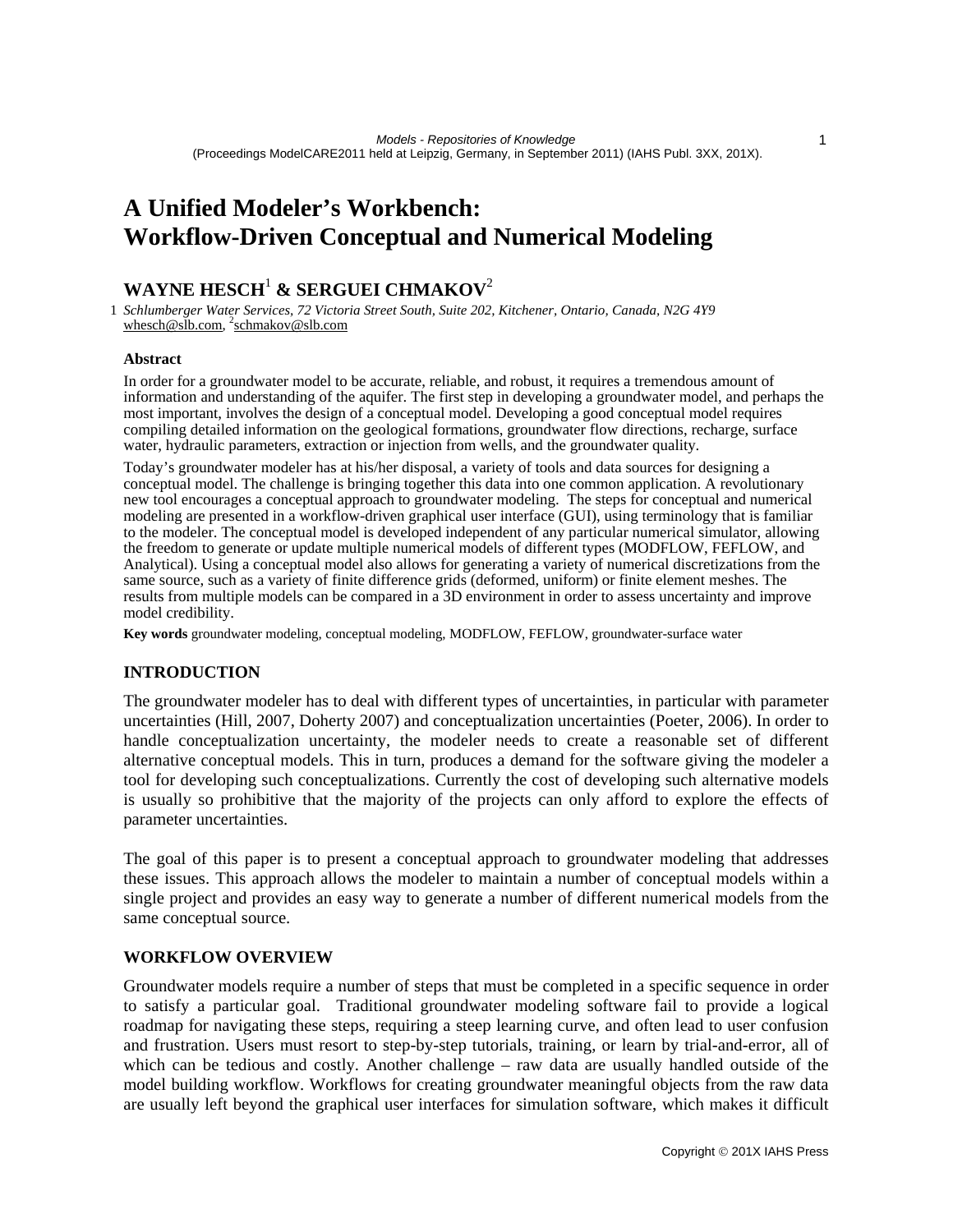|  | Hesch et al. |
|--|--------------|
|--|--------------|

to trace the final model to the original data.

A new generation of Visual MODFLOW Flex software (VMOD Flex) presents the groundwater modeling steps in an intuitive, workflow-driven graphical user interface (GUI). During progression through the workflow, visual feedback allows the user to see what states are completed, and where he can go next. This approach prevents the user from getting lost and helps to keep him focused on what is required at a particular state. This is accomplished by adhering to the "minimum distraction" GUI principle, where only the appropriate workflow states are exposed to the user.

The model building process is presented in a natural workflow from: Data Processing  $\Rightarrow$  Conceptual Model  $\Rightarrow$  Numerical Model  $\Rightarrow$  Simulation  $\Rightarrow$  Analysis of Results



**Fig. 1** General workflow overview

## **Data processing**

VMOD Flex provides a workspace for organizing and management of the raw data. The object complexity ranges from rather simple ones such as points, polylines, polygons and surfaces to as complex as wells (vertical, deviated, or horizontal), or vertical cross-sections.

These objects all share a common characteristic: they are not required to carry any hydrogeological semantics. The objects at this level are considered to be just pure geometry with attached attributes having little or no semantics with respect the modeling goal. This is the way how VMOD Flex allows the modeler to load the raw data in the context of the modeling project and organize them for future use depending on the modeling objectives. At all times the raw data stored in the objects are left intact and kept grid and mesh-independent.

All objects can be imported from a variety of data sources such as Digital Elevation Models (DEM),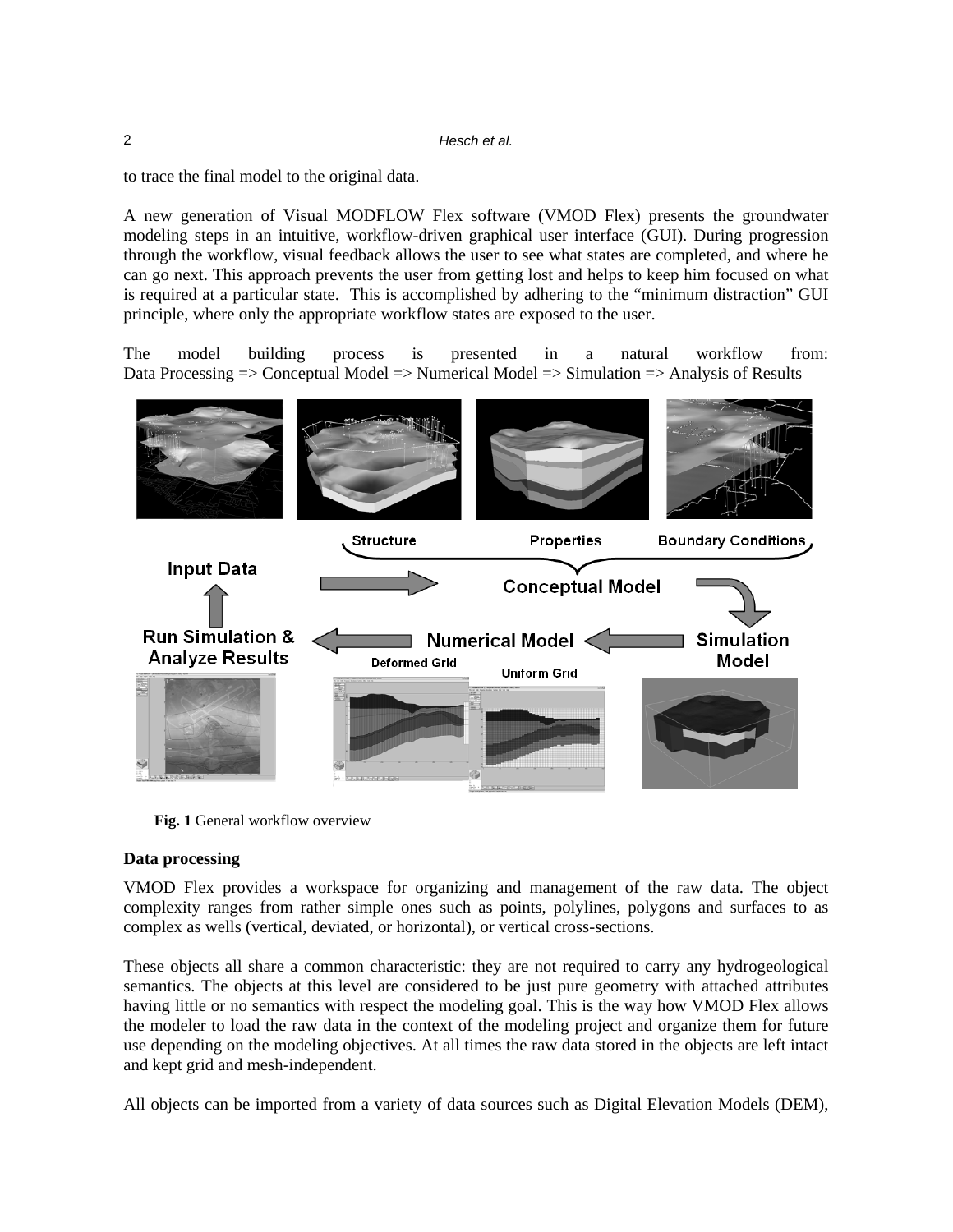#### *A Unified Modeler's Workbench: Workflow-Driven Conceptual and Numerical Modeling* 3

shapefiles, spreadsheets, databases, or created manually. The list of supported formats is open and can be extended as necessary. To facilitate import of geographical information, VMOD Flex supports a number of geographic and projected (UTM, State Plane, ETRS89) coordinate systems and transformations between them. Local Cartesian (non-earth) coordinate systems are also supported.

Although these objects may not be used directly in the numerical model, they serve as its building blocks. To facilitate this, each object exposes a set of operations to change its own state or generate other objects. Possible examples of operations includes creating surfaces from points using various interpolation methods, spatial transformation like shifting and rotating, converting points to polylines, etc. Operations may include another object's as operands, for instance it is possible to drape a polygon on a surface. To facilitate traceability of the model, each object carries with it a revision history: the creation date and the author of the object, what other data were used, and what operations were applied to it.

#### **Viewing and Editing**

Another feature of VMOD Flex is a set of 2D and 3D viewers and editors. Rather than limit the user to a set of fixed views of the model being developed, VMOD Flex introduces a concept of universal viewers and editors. Any object created in the project workspace can be visualized provided it exposes a set of pre-defined programmatic interfaces. The modeler can display a number of 2D and 3D views and have different objects simultaneously visualized in those views.

The editing process includes geometry editing and attributes editing. Geometry editing can be performed concurrently in a graphical or tabular view thus allowing for increased level of control on the object geometry changes. If the object being edited is simultaneously visualized in other graphical views, all the changes are reflected live in those views during the editing session. To increase usability all editing includes multi-level undo capabilities.

Attribute editing is based on a selector mechanism that allows the modeler to delineate zones in data objects where attributes of the object's geometrical elements can be specified in a uniform way. Each zone is assigned a particular method for defining attributes. There are a number of methods that can be used to define the attributes: constant value, linear interpolation between nodes, values from a surface data object (imported from DEM), values from a set of river gauge stations, etc. Once again, the modeler can make use of data objects loaded into the data workspace – for instance assign river stage from a DEM imported during the course of data management activity. This mechanism is similar to the one used in Visual MODFLOW (Chmakov, 2003) to handle the MODFLOW Stream Routing Package (STR) (Prudic, 1989).

The zone based approach for assigning and editing the attributes does not depend on the object dimension, and is similarly used for attributes of 2D and 3D objects. This mechanism is used for defining both property and boundary condition attributes.

## **Conceptual Model**

The Conceptual Model in VMOD Flex is represented by a workspace that is separate from that of the raw data. Similar to the data workspace, the content of the conceptual workspace is comprised of objects. The difference between the objects in the conceptual model and the data workspace is that conceptual model workspace objects must have particular semantics and adhere to business rules specific to the conceptual model objects.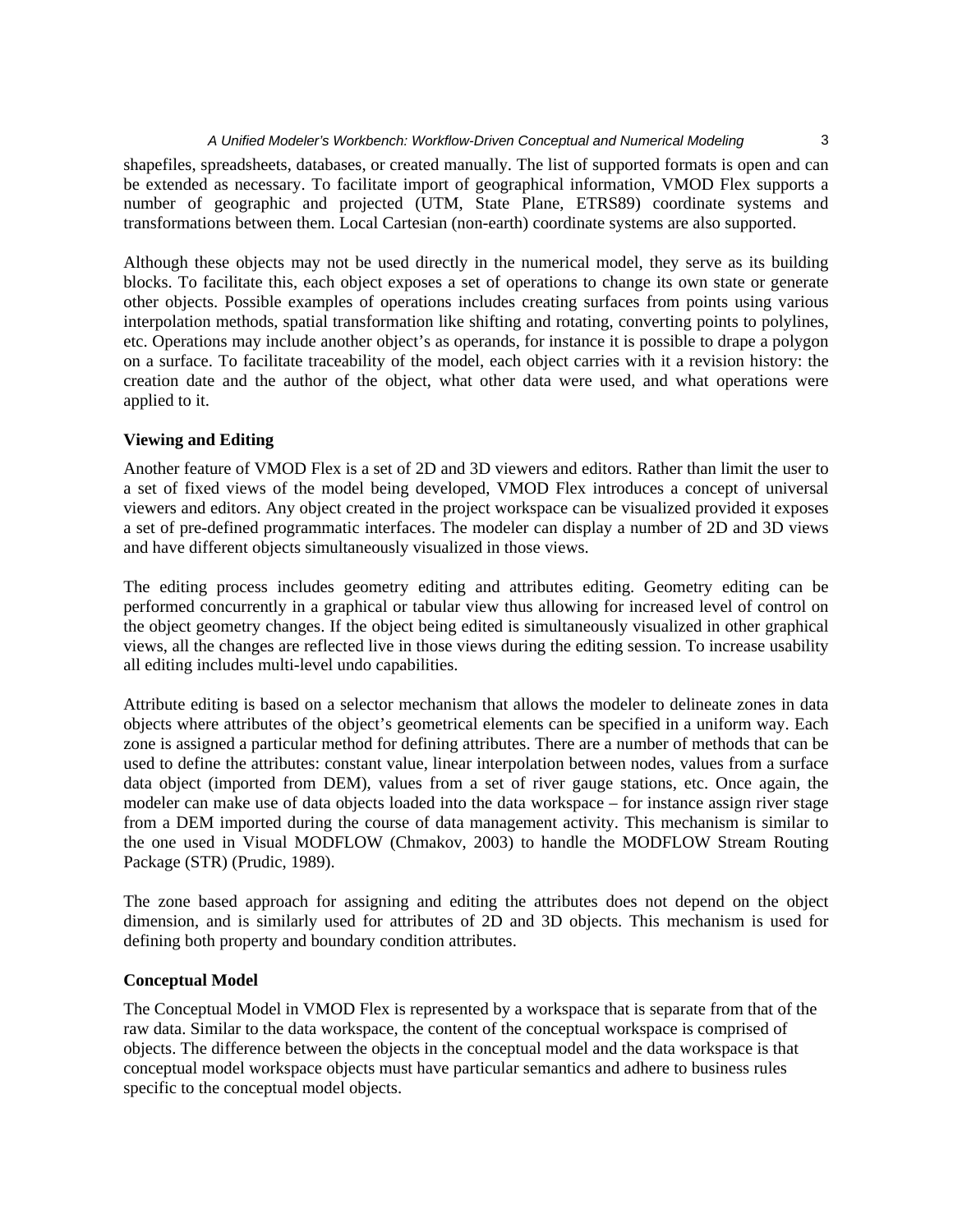#### 4 *Hesch et al.*

The Conceptual Model (CM) workspace contains a fixed structure of folders for organizing the CM objects. In contrast to the data workspace, there is no option to have arbitrary objects in the conceptual model – the CM structure is fixed and the modeler typically builds CM objects using data objects as building blocks. The modeler can create as many conceptual models as (s)he wants, using objects from data workspace.

Every conceptual model is comprised of three sub-models: Structural Model, Property Model and Boundary Condition Model, each one with its own (fixed) structure. Accordingly, the CM creation workflow includes creating these models in succession.

The Structural Model (SM) consists of a bounding polygon and a set of horizons; the horizons represent the geological structure of the site. Typical SM creation workflow assumes creating horizons from surfaces existing in the data workspace (surfaces can be imported or created from 2D-XY scatter points, cross-section interpretations, or borehole log contact points). At this step, VMOD Flex enforces business rules for different types of horizons (base, erosional, conformable, and discontinuous (**Figure 2**)) by properly modifying the original surfaces used for horizon creation. This simplifies the process of designing pinchout and discontinuous layers. The volumes in between the horizons constitute the structural zones used later on for property modeling.



**Fig. 2** Horizon Types

At the next step the property zones are created using structural zones as the compartmental basis; the modeler has an option to further subdivide the compartment structure provided by the structural model using data objects such as polygons and surfaces in order to create more property zones. Based on these property zones the modeler assigns property attributes required by the modeling objectives.

The most complex part of conceptual modeling is defining the Boundary Conditions (BC). In essence, these are independent models ranging from relatively simple ones that are incorporated in the main simulator (like River BC in MODFLOW) to rather complex models like MIKE 11 (Havnø et al, 1995) providing very detailed model for channel flow. In both cases, however, the external models share the same geometry (river network) but require a different set of model attributes. In the first case (MODFLOW River BC), it is sufficient to specify just a few attributes; in the second case (MIKE 11) there is a complex workflow defining the model which is linked together through OpenMI interface. On the VMOD Flex side, however, specifying MIKE 11 as the BC model of choice is rather simple – the modeler should just specify a path to the .omi manifest of the respective MIKE 11 project (Graham, Chmakov et al., 2006). A simplified linking, where boundary conditions for the numeric model are taken from another model – numerical or analytical – can also be handled this way.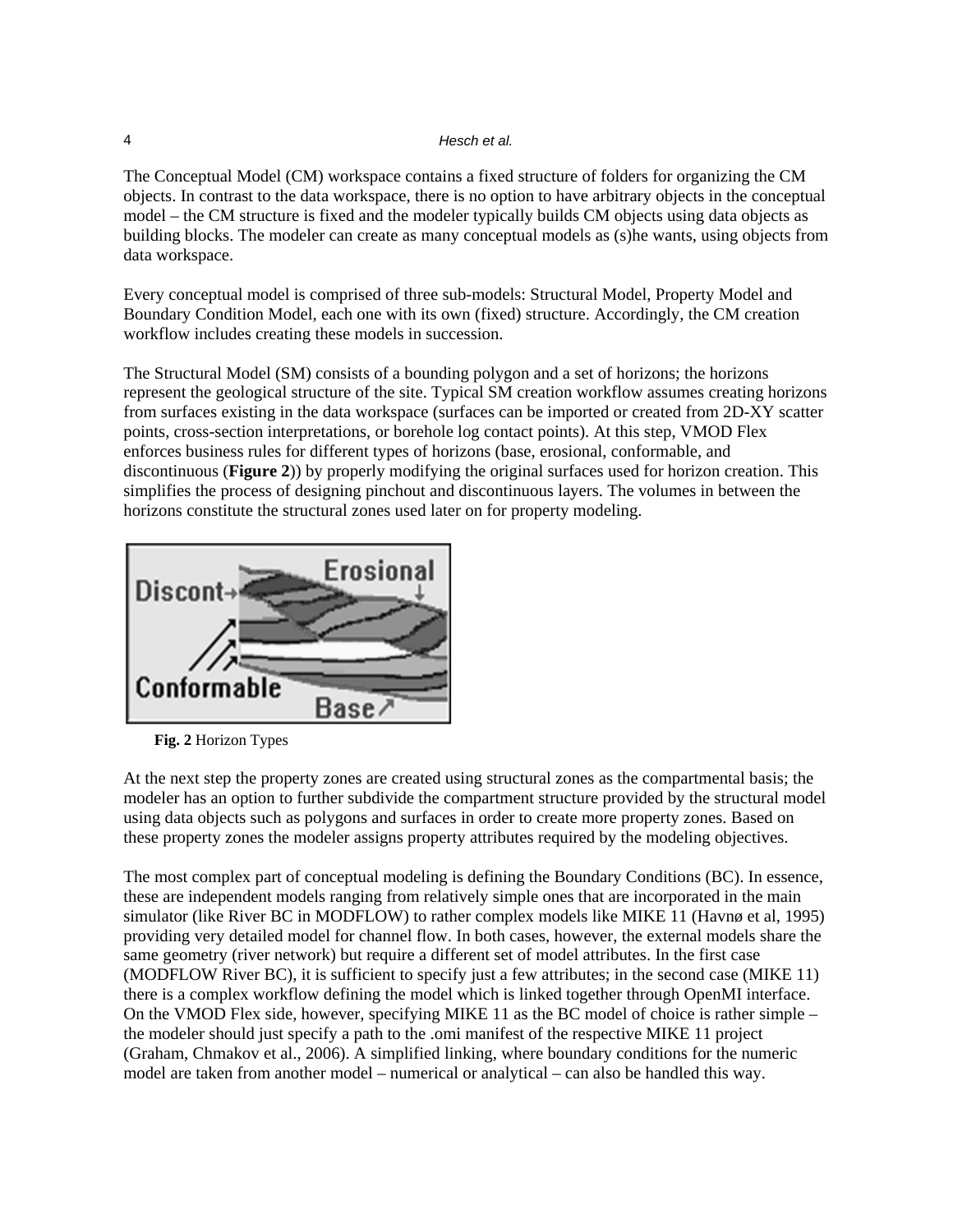### **Numerical Model**

On the conceptual level a numerical model is represented by its simulation domain. Each simulation domain can have one or more numerical grid or meshes attached to it, which defines the horizontal discretization. The grid (mesh), though not linked to the conceptual model, is defined in this workspace only at the time of translating the conceptual model to the numerical model. It is important to emphasize, that in the contrast to the conventional approach, the numerical grid/mesh is not used as the definition domain for the model properties – it only serves as one of the inputs to the process of translating a conceptual model to the numerical one.

If the project objectives change, a new grid or mesh type and corresponding numerical model can be easily generated (**Figure 3**), or existing ones updated, from the conceptual objects. This way the modeler can explore different modeling scenarios by changing discretizations, boundary conditions or, ultimately, even switch to another main simulator (MODFLOW, FEFLOW, etc.)



**Fig. 3** Different vertical grid types generated from the same conceptual model

Most three-dimensional numerical models use vertical discretization that primarily accounts for geological layers. In some cases, this is not sufficient as it can create small pinchout layers with instabilities. Using VMOD Flex it is possible to generate model layers that are independent of the geologic structure. During conversion to the numerical model, properties are upscaled based on geometry, using a weighted average method to provide appropriate representation of the conceptual model properties. Examples of different vertical finite difference grids, with properties, are shown in **Figure 3**, while examples of two different vertical finite element meshes are shown in **Figure 4**.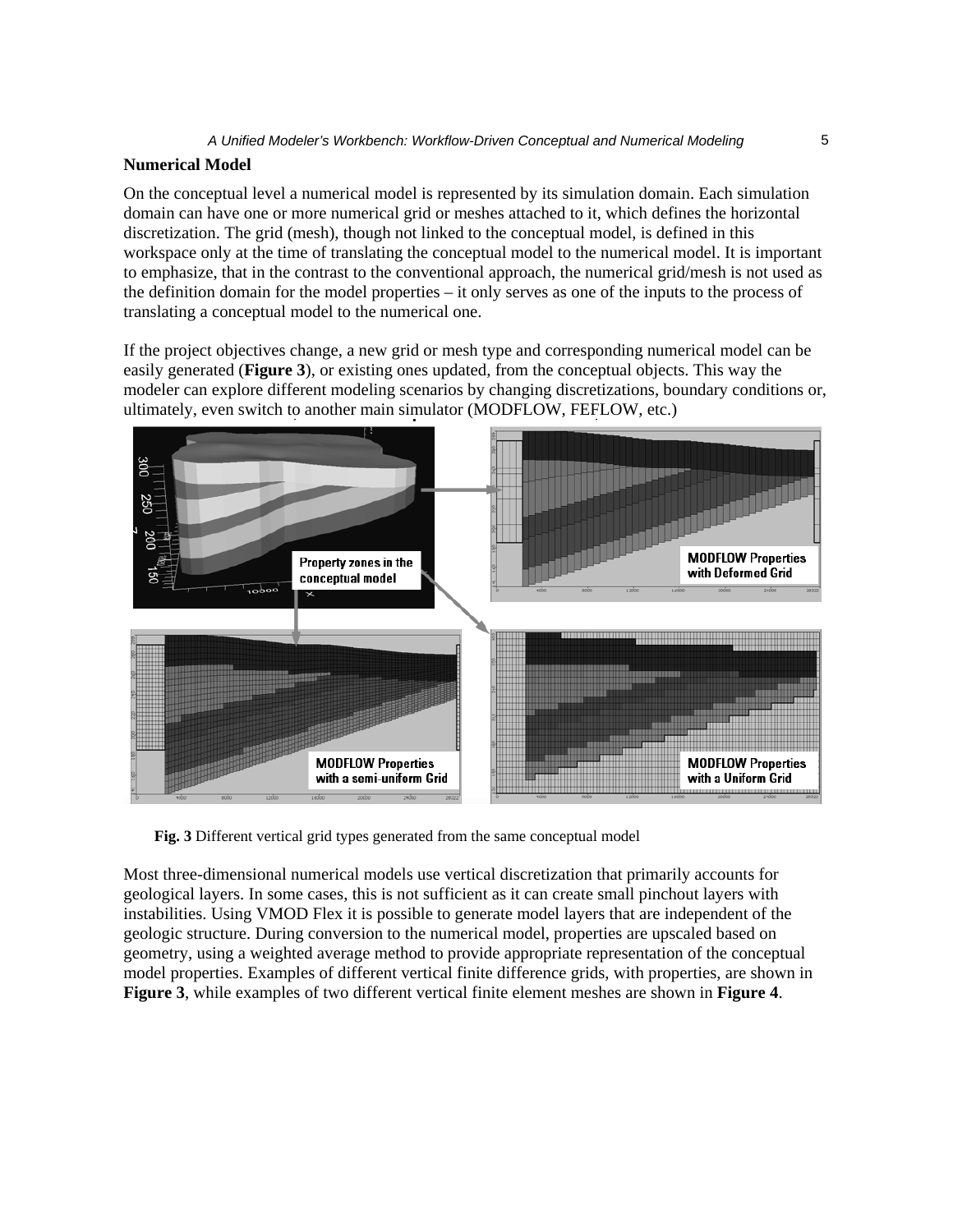

**Fig. 4** Different vertical mesh types generated for the same conceptual model; (Deformed (left) and Semi-Uniform (right))

#### **Multi-Model Analysis**

A typical groundwater modeling project will go through several iterations: comparing pre-pumping to post-pumping heads, experimenting with various grid types or property distributions, or evaluating several remediation scenarios. Often it is necessary for the modeler to keep a catalog of these models as a form of version control. Within a single project, VMOD Flex allows the modeler to store multiple model runs from one or more numerical grids. The results of the models can be compared in 2D or 3D viewers, or multiple side-by-side views. It is also possible to calculate head differences between different model runs, from the same or different grid types (for example, calculate the drawdown difference at a specific pumping well when using a uniform grid or variably-spaced grid). The best model can be selected, thus improving model credibility.

#### **Data Analysis**

Including the numerical grid/mesh into conceptual model allows one to establish a link between the conceptual model and the resulting numerical model(s). The simulation results (heads, concentrations, fluxes, pathlines, charts) can be validated against the original raw field data (borehole logs, crosssections, GIS and related data), thus improving confidence in the model and simplifying presentation to stakeholders.

## **SUMMARY AND FUTURE DEVELOPMENT**

A fully conceptual, simulator-independent approach to groundwater model building is presented. VMOD Flex software provides integrated conceptual and numerical modeling in an intuitive workflow-driven GUI, and allows for generation of multiple numerical models with minimal effort. Raw data are stored alongside numerical models and simulated results, thus simplifying the process of validating simulated data with observed raw data. This allows the modeler to reduce the uncertainty and improve the model credibility. The current implementation provides support for the MODFLOW and FEFLOW engines. Future plans include extending it to other flow and transport engines and surface water-groundwater simulators.